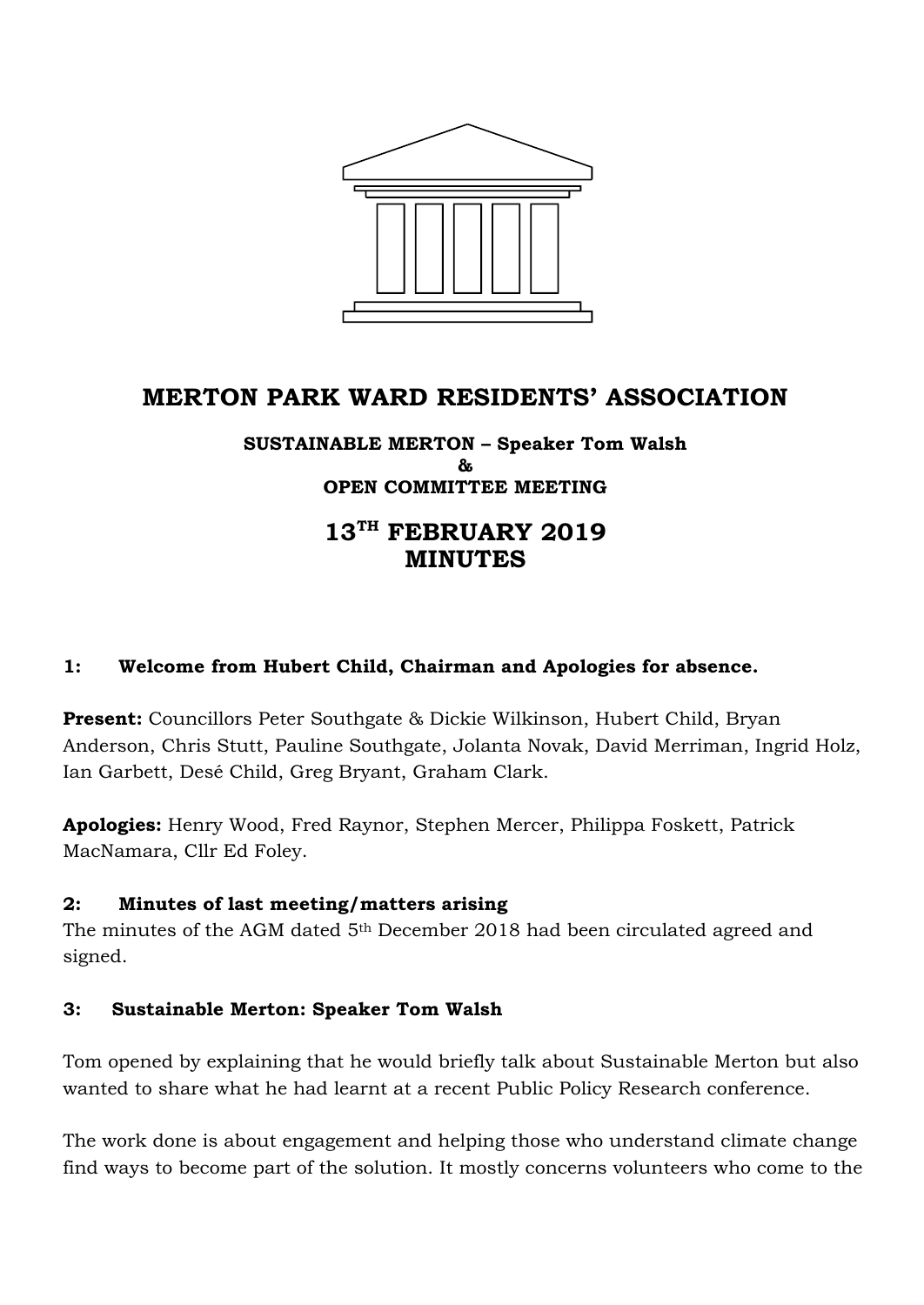council via various means but they all share one thing in common and that is that they're all young. Many professionals and often parents whose minds have been focused on whose futures they're working for. Their youth and energy are changing the way the council are looking. However, the PPR Conference was a shock for Tom in how dramatic and gloomy was their prognosis for the future. Tom went on the explain that there are many aspects that are extremely bad in many parts of the world. The time line given was around 12 years beyond which the situation would be beyond repair.

The purpose of the conference was to establish how bad was the path and what are the possible solutions. Tom's view was facing the harsh reality would help establish what and how we could all do our bit. The size of this problem is enormous and it would need law makers and big business as well as the community. As citizens we have the right to demand a better system from big business as well as on the law makers to legislate appropriately.

The truth of the matter is that weather pattern changes in Britain would get worse and it was even worse in other parts of the world, such as Africa. And there were many who were on the move out of desperation. And this would also get worse forcing more and more people to seek refuge in Europe. The bush fires in California, freezing conditions in the mid-West USA are also climate change. There were similar patterns across all low-lying countries due to rising water levels from the melting of the ice. The Pacific islands are in mortal danger because the ice is melting 4 times as fast as usual.

The climate change problems are too big for our efforts alone and need big business and law makers to solve. We can do our bit and boycott Coca Cola etc.

## **Q:** What solutions are there on offer?

**A:** There is a general lack of solutions, but Leonardo Di Caprio used much of his fame and fortune to create a foundation in Melbourne & Sydney Universities to try and answer this question. The plan is a 20 year one at the cost of \$1.7trillion a year. The fossil fuel industry gets \$5trillion in subsidies.

Tom went on to explain how the fossil fuel industry has the money. The issues were complex and it's not a plan that has been fully evaluated as yet although it is being taken seriously – it was taken to Davos last week. The plan would lead to a fair society globally. Electricity supply in Africa & Asia is poor currently but solar, wind and hydro power could replace fossil fuels.

There was some discussion as to the extent to which proposals on offer would actually help and the possible reactions of countries desire to participate in the costly changes.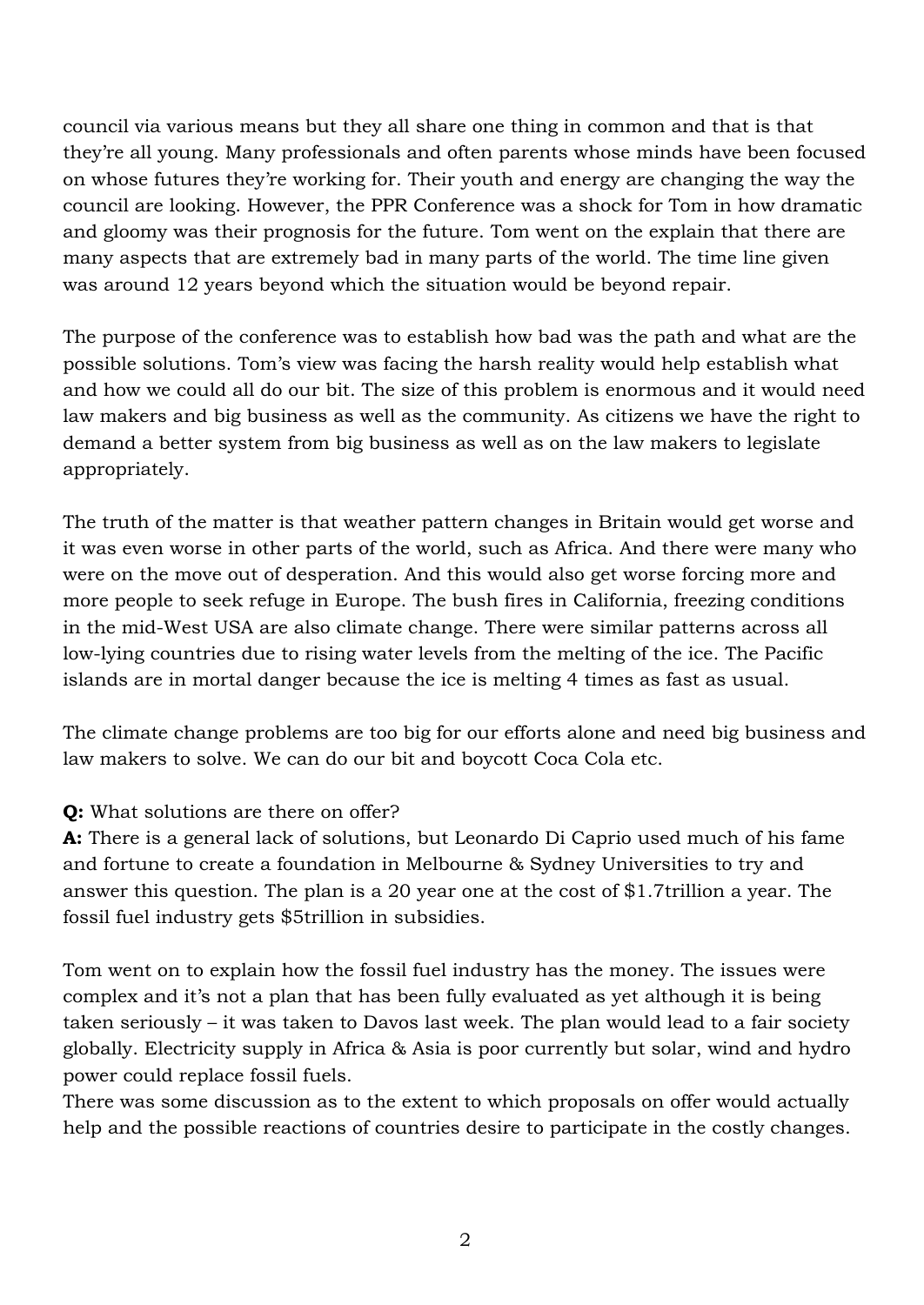The world is not primed for the changes needed. It is appropriate that the children who are expecting to feel the outcome of the climate change should take to the streets to protest.

**Q:** If living standards increase in Africa & Asia then consumption will increase? **A:** The stakes are high, and we need to tackle climate change. There were 6 power stations running on coal and this will reduce to 0 by 2025.

**Q:** What is Tom's opinion of Fracking.

**A:** Fracking will only find a new way to produce CO2 adding to the problem. Picking on a fossil fuel simply because it is cheap is not good.

**Q:** Are solar panels a good idea?

**A:** Solar has undergone a massive evolution, commercially, they're cheaper than ever before and are now much more efficient than before. Scientists are working on improving it even further. It is worth, in Tom's opinion, having them installed especially if the user adapts to use the electricity at the time it is being generated. A wall unit in addition to the solar panels would help. However, sending power back to the grid is no longer paid for by the government. If you have an electric car you can travel for free!

**Q:** Two groups not doing enough are the law makers and big businesses, but laws need enforcement. The example of cars running their engines for extended periods of time was used.

**A:** The air quality has risen on the agenda dramatically and the latest council plan includes big signs reminding people not to sit with their engines running. There would be a big publicity campaign rolled out across the borough. Sadly, Tom didn't think it would kick in until big fines were given out. There is a general desire for cleaner air. Ultra low emission zone could be in Wimbledon if Government agrees

# **Q:** Is there any key message to those here as to what we can do?

**A:** There are some simple tasks. This includes lobbying and a positive message can be much more powerful. Marks and Spencers have rolled out a packaging free range of products for example in their Tolworth branch as a result of consumer protest. So, we need to endorse the good and show up the bad. Also, being a democracy makes politicians scared unless they're sure their constituents are on side with the changes. Finally, nurture the local area including preserving the wildlife. Residents were asked to water trees planted by the council and also pick up litter.

Tom closed by reporting that a newsletter is sent out once a month and is worth picking up. It is online via www.sustainable merton.org once residents register with their email address. Hubert thanked Tom very much for a most instructive and interesting talk.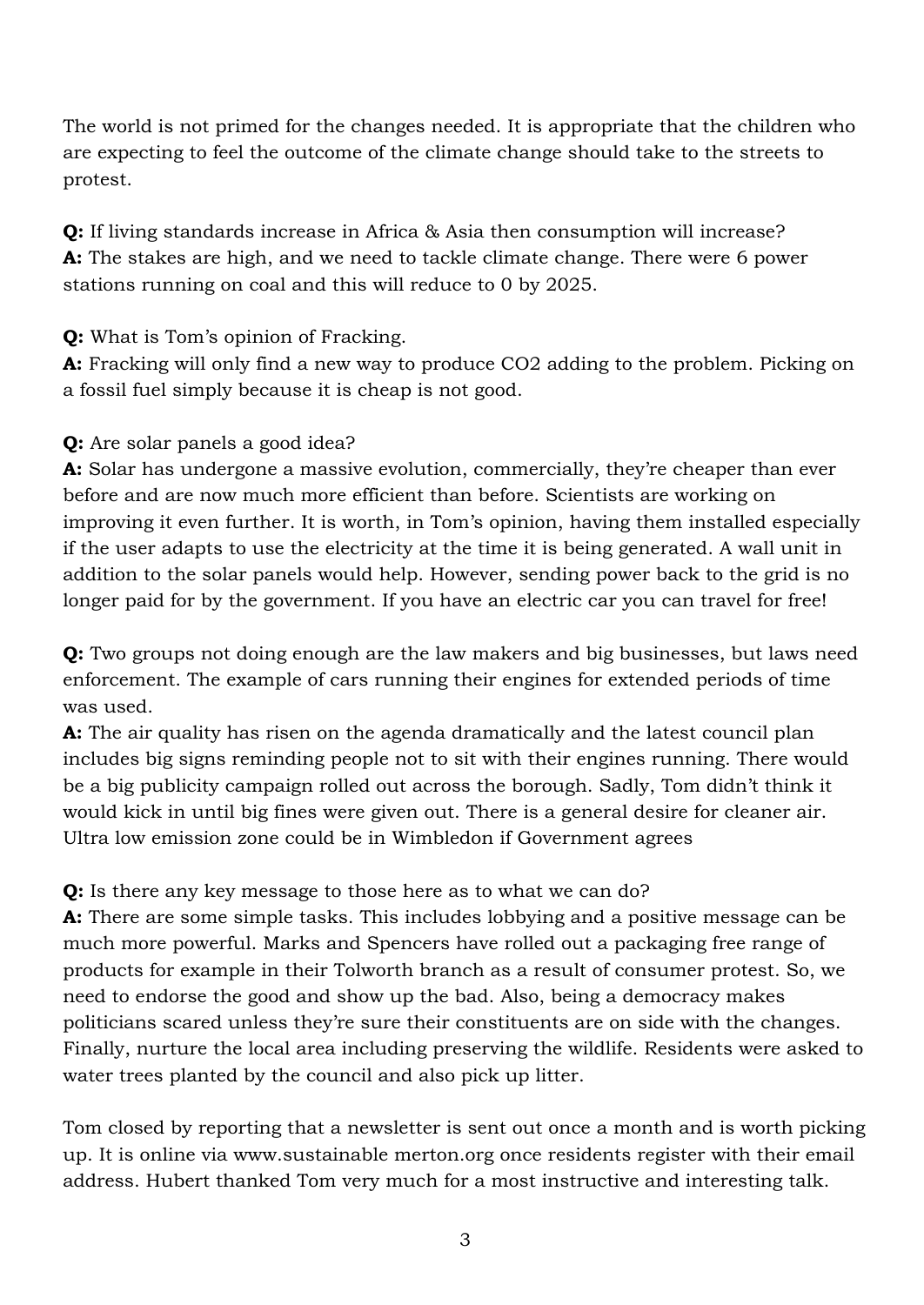## **4. Neighbourhood Watch & Police Liaison Report including report on increase in residential burglaries**

John Weatherhead reported good results on Burglaries: 3 burglaries, 3 attempted burglaries. 3 thefts from Motor vehicles and 3 attempted thefts from motor vehicles.

It was reported on Nextdoor being unable to get hold of police. Following investigations 2 people were arrested for the Church Lane burglary. This had been linked to other burglaries around the borough and anti-social behaviour. There had been 3 others at the end of last year and 2 had been arrested for these as well. John would update next month to report on the outcome of the trial.

**Q:** Has there been a drop since the arrests.

**A:** There has been a drop, but John was not sure if they had actually been reduced to zero.

There is now a new PC Tom Clargo joined the team following PC James' ??? move to Kingston. It was hoped James would be back in 6 months. Tom has paternity leave coming up this summer.

Wimbledon Police station is now used by our Safer Neighbourhood team police, but the Morden Office is vacant.

**Q:** Is there any progress on the attack in Watery Lane last month when keys and a phone were stolen?

**A:** John had not been told anything about this but would report back. He was aware of the previous one as there had been complaints about police in their garden because noone had told residents what was going on.

Bryan Anderson reminded residents crime statistics are available on through Neighbourhood Watch.

## **5. Councillors' Reports and Question Time**

Hubert started by reminding residents to try to remember to bring their own mugs to save on plastic waste.

## **Cllr Peter Southgate:**

Budgets are due to be set in 3 weeks and issues are: gap for the forthcoming budget £149m…£92m out of council tax, £36m from business rates, £5m from the government and this is the last we will get. Relative to other councils Merton are in pretty good shape. We will have to find some savings next year(£2.9m) but in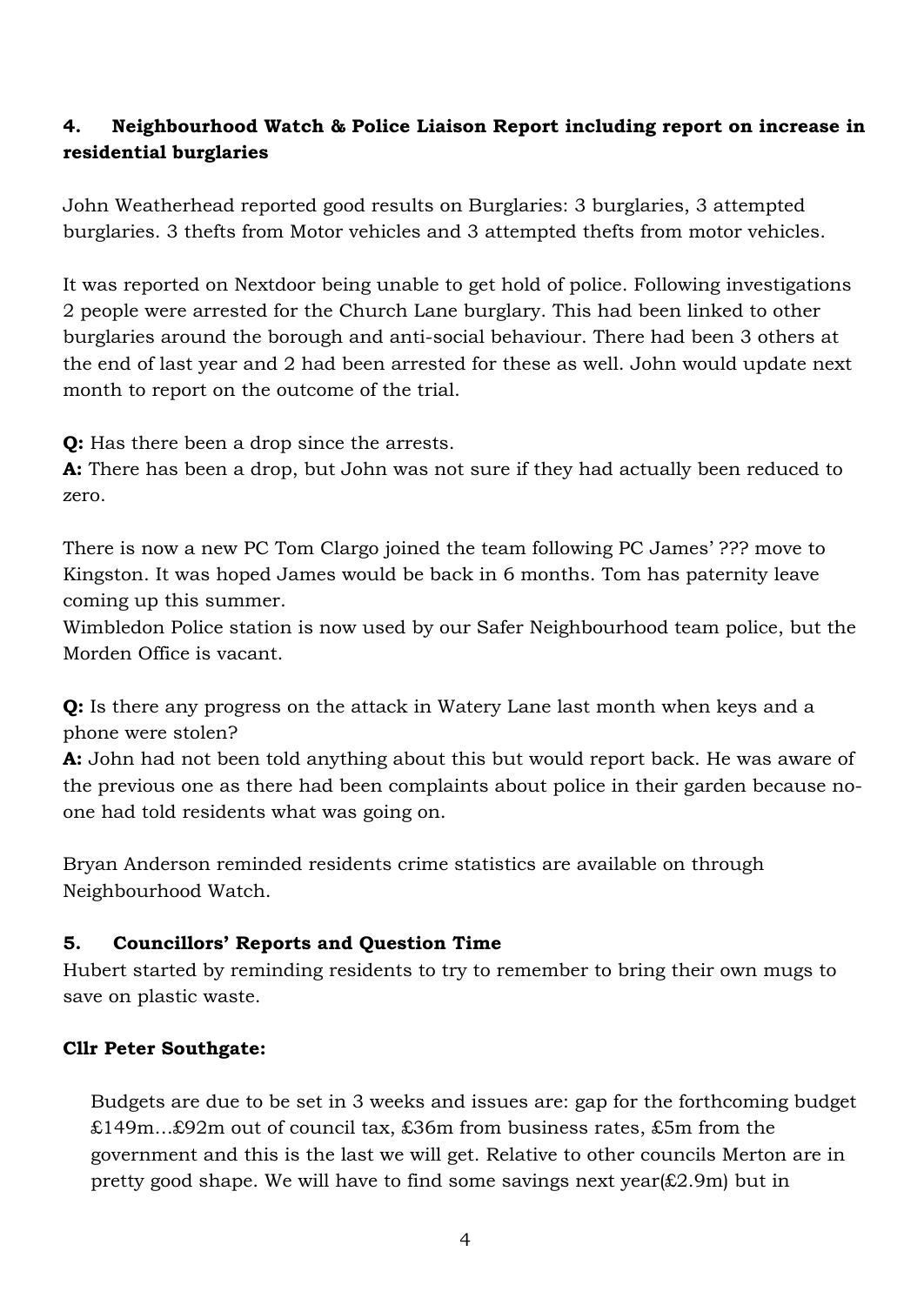subsequent years the funding gap gets large. We will have used up all saved funds in 2 years' time. One source of revenue is the increase in parking charges with a green rationale to alleviate air pollution and reduce car use. This will be reassessed as time goes by. Annual CPZ rates will rise from £65 to £110 or £20 for electric vehicles and the daily permits  $(£1.50 \text{ to } £3.00 \frac{1}{2}$  day or £4 full day), season tickets and other car related costs (extra £150 for diesel car) associated will also rise substantially. **Q:** The increase in parking charges was felt by one resident to be excessive especially for diesel cars. And the resident was interested in the councillors view especially since it was presented as a "*faite accompli"* which it isn't until approved. What are the proposals for 2, 3 or 4 cars?

**A:** This is the first increase in 10 years, and it increased by £5 each year so that it would now be around £100 if the £5 per annum increase had been sustained. There was an increasing scale of surcharges for subsequent cars - 2<sup>nd</sup> car an extra £50, 3<sup>rd</sup> car an extra £100, and  $4<sup>th</sup>$  &  $5<sup>th</sup>$  cars £150 extra.

Rejected proposals to shut Morden Park House at a saving of £78,000. The Virgin Active gym site now has to be secured at a cost of £300,000 a year. Proposal to charge rent to the CAB although the consequences must be fully considered.

#### **Boundary Commission review**

Relative to the other London Boroughs we are over provided with Councillors, so the proposal is to reduce the number of councillors to 57. Sadly the Conservative councillors are putting in a proposal to reduce to 48.

#### **CPZ for Grasmere/Windermere/Kenley**

The consultation closes Friday week, and residents at the meeting said they were all in favour. Requests had been made for paper responses to be made available for residents so they don't have to go online to comment.

#### **Local plan submission**

The number of new homes required to be built each year in Merton was more than tripled from 411 to 1328 without thought as to where the new homes will be placed. The council believe their evidence of no spaces for the increase is robust. Homes in back gardens was not recommended and there were rules for car hard standing which said it must be permeable covering.

 Mosque is holding an open day on Sunday 3rd March. Peter has more details for anyone interested.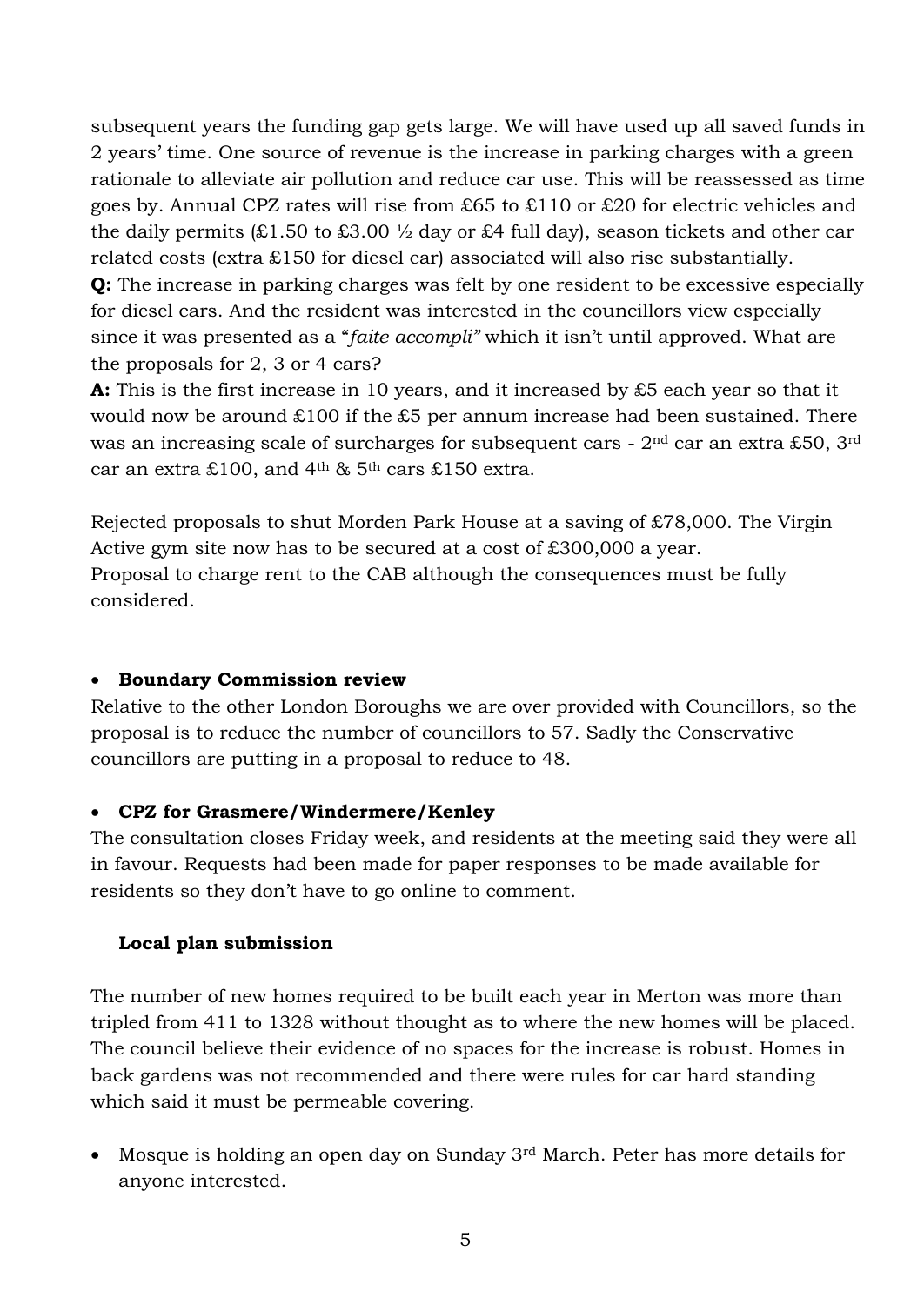**Q:** Cut through at Morden Road?

**A:** TFL not playing ball over this. Sutton Link not in isolation

**Q:** Why are there no public toilets in Morden?

**A:** Morden have toilets in Morden station, but these are locked. The Civic Centre has public toilets when it's open. Some shops pay reduced rates if they open their toilets to the public. The need for public toilets is mentioned in the plan. Of the 25 terminus stations only 4 do not have toilets.

## **Cllr Dickie Wilkinson**

Last week was a particularly long council meeting on **Veolia** who have the waste management contract. The fundamental proposal by the Conservatives was to scrap Veolia and appoint new one and Labour submitted a counter view and amendment. Our independent councillors chose to abstain.

## **Consultation on Heathrow flight paths**

This is about the air space. The consultation is telling us there WILL be new flight paths to accommodate the third runway and is asking for which the most acceptable paths & times are. Dickie ran through the online material available and the questions being asked of residents. Merton Park is on the boundary of both arrivals and departures.

The second part of the consultation concerned independent parallel runways. There is new technology, which is expected to help allowing flight paths to be tighter and landing times closer together. Currently 480,000 flights/year will increase to 500,000 flights/year

Increases in number of flights would start 2021.

Merton Park would be less affected on one of the proposed flight path maps.

The whole issue is extremely complicated.

**Q:** Have the large number of helicopters been factored in? **A:** Yes.

Dickie has some paper copies if any residents would like to take part. This is also available on the Merton Park website.